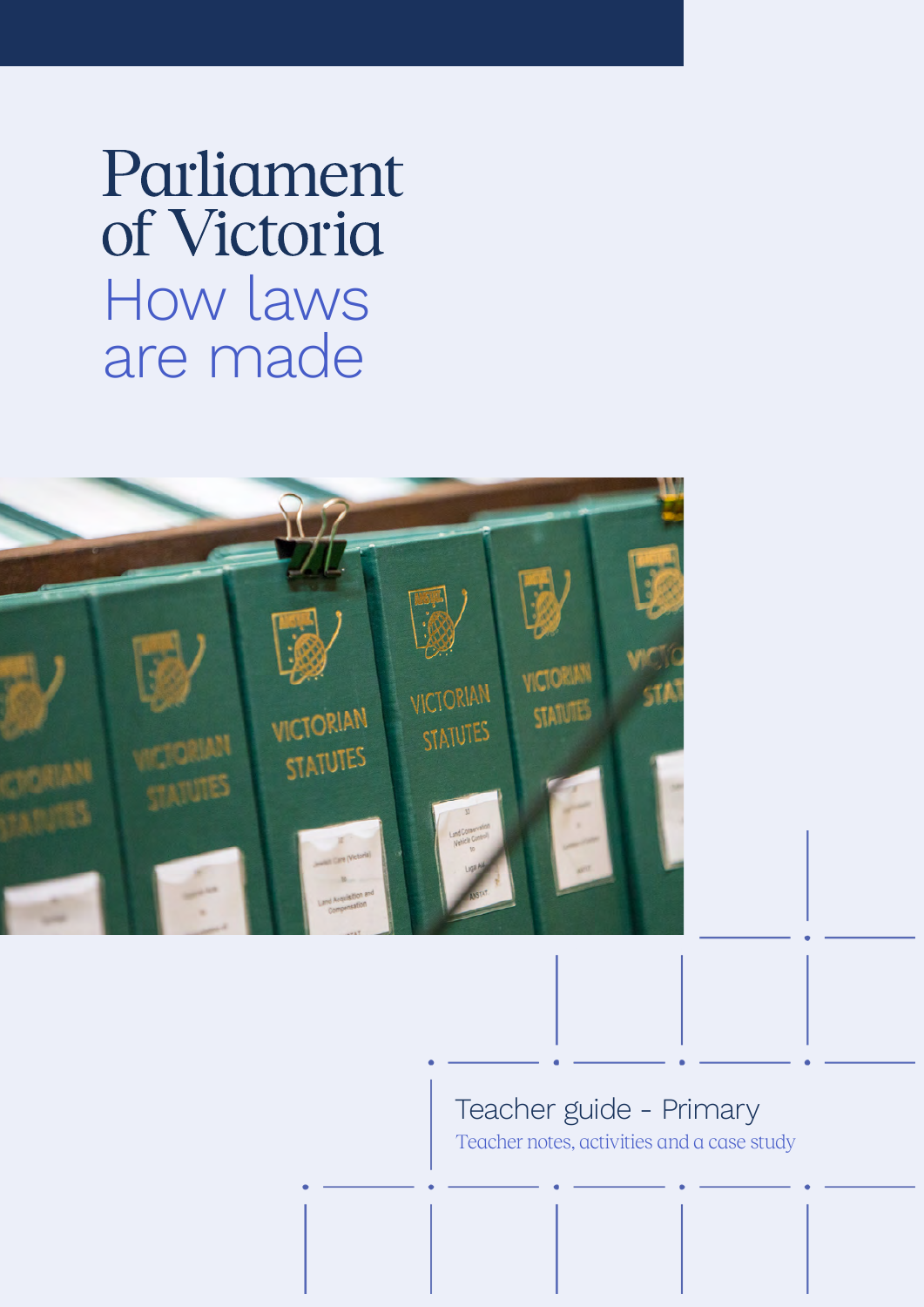# Contents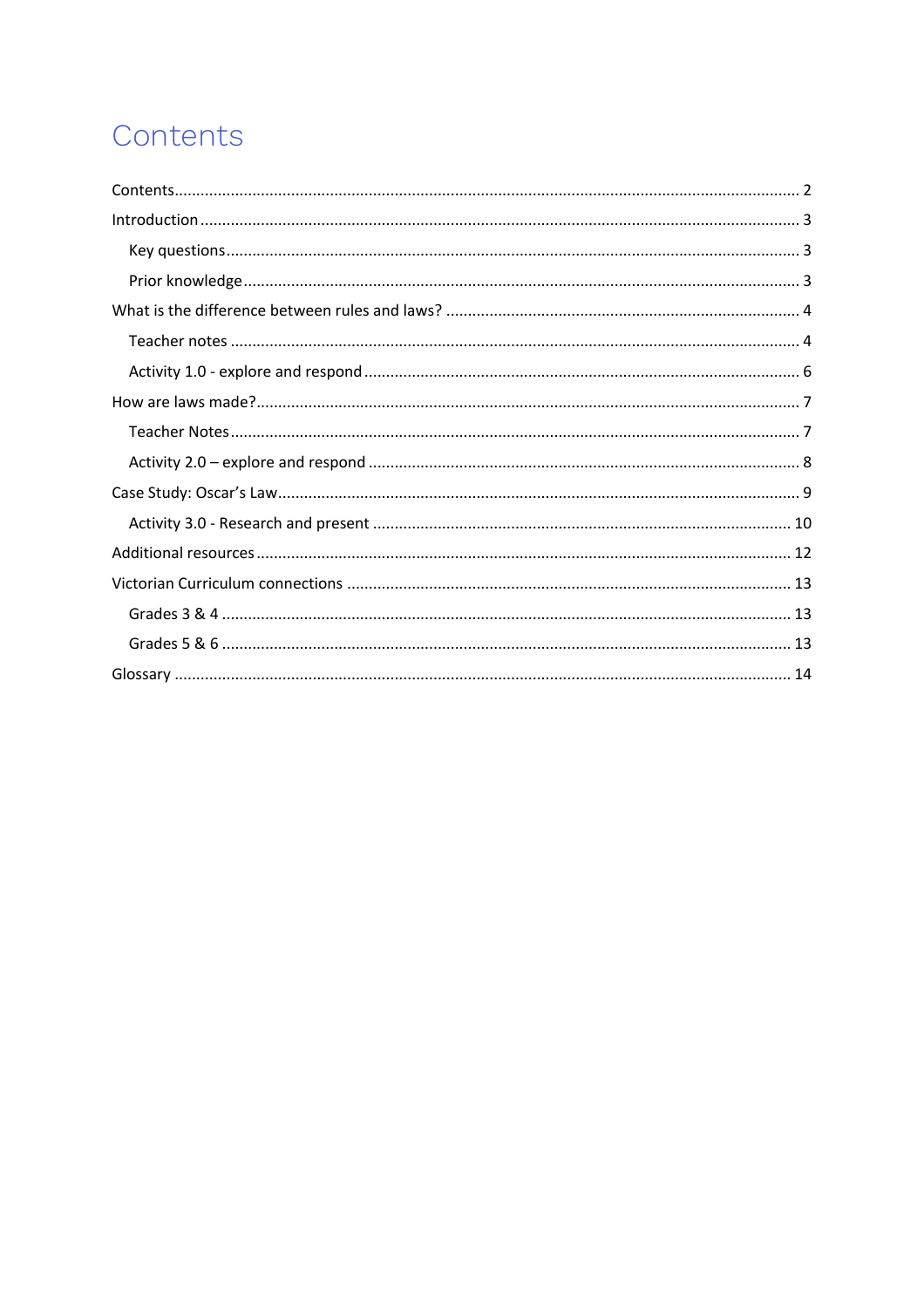# Introduction

The passage of a bill through Parliament and into law can seem deceptively simple; it's read and passed in both houses before receiving Royal Assent. But it can be more complex than this. The process involves considering whether there needs to be a new law or an amendment to an old law, what is included in that law, how many people might be affected by the law and need or should have input, and how and when the law might be implemented.

The activities in this resource begin to explore some of these processes, beginning with exploring why we have laws and the differences between rules and laws, and finally considering how laws are made. The law commonly known as Oscar's Law is provided as an example of a recent case study for how a law is made. It includes links to the government response, committee report, and committee submissions that might be useful as excerpts for student to explore the perspectives of different groups and why and how people have input into the law-making process.

### Key questions

- Why do people make rules and laws?
- What is the difference between a law and a rule?
- What role does the Parliament of Victoria play in making laws?
- What is the process of making laws for the Parliament of Victoria?
- How can you be involved in the process of making a law on an issue that you think is important?

### Prior knowledge

The activities throughout this research are suitable for students from Grade 3 to 6, however they can be adapted for students in lower secondary or used to establish prior knowledge and revise key concepts.

When engaging in these activities, students will need to have some prior knowledge of:

■ Members of Parliament of Victoria are elected by the people of Victoria

Students will continue to develop and deepen their understanding of this through the different activities. They will also develop and deepen their understanding of

- § The difference between rules and laws
- How laws are made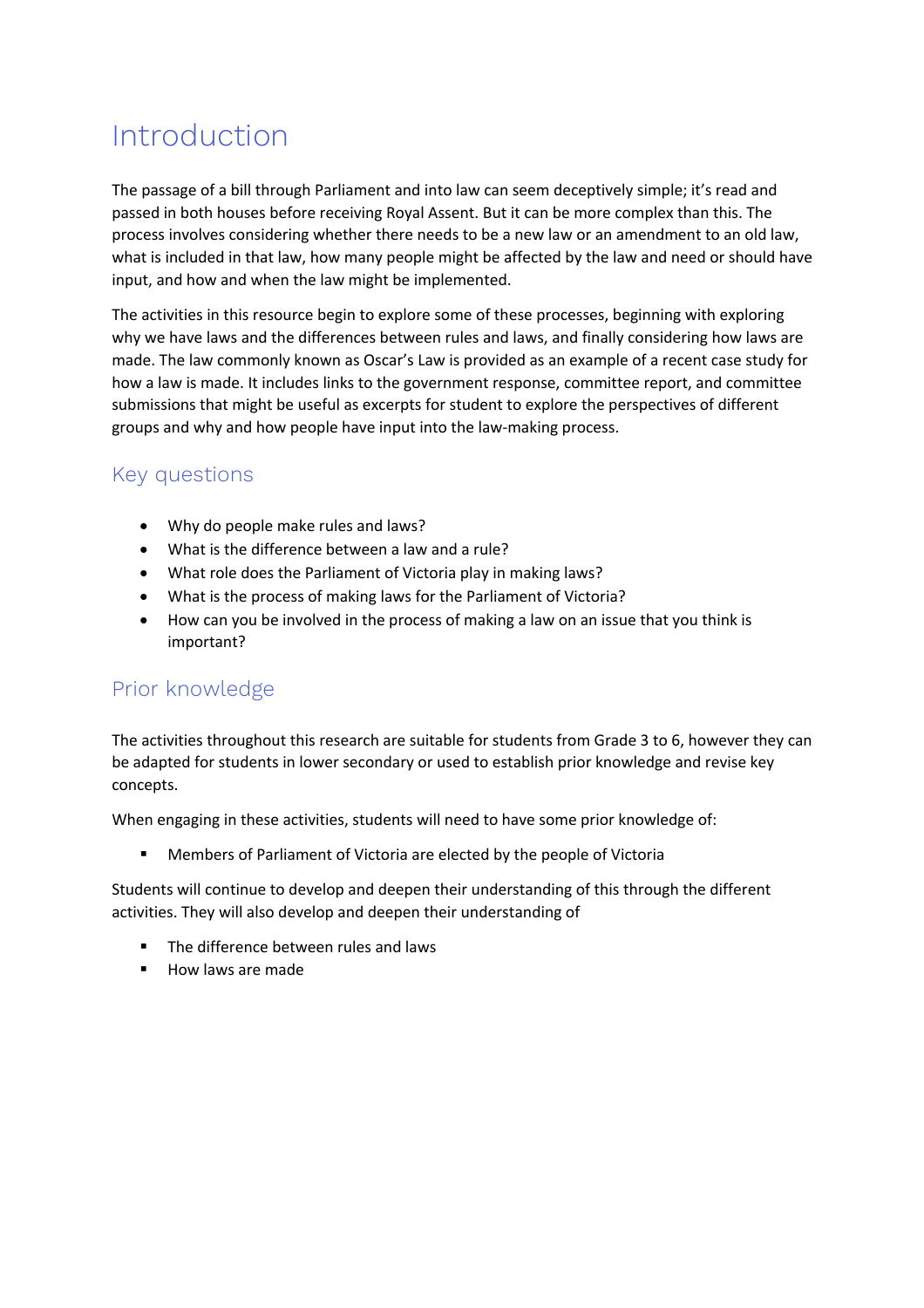# What is the difference between rules and laws?

Both rules and laws help to maintain peace and order in a society, but there are some differences between rules and laws and the way they work in society.

Rules are usually agreements on how we must behave or act, such as at sports games, at school or in someone's house. Rules can be written down or what we might refer to as explicit (everybody can easily know them) but some rules are much harder to identify, or what we call hidden or implicit. An example of an explicit rule might be a sign at the door of someone's house asking you to take your shoes off before entering. An example of an implicit rule might be the expectation that you only take one biscuit for afternoon tea when visiting someone's house; the rule is not written down and you may not get into trouble but the person offering might disapprove if you take two biscuits.

Rules can change depending on who makes and enforces them—each student's home or school may have a set of different rules. How the rules are enforced may also change. In a sporting club, if you break the rules the opposition team may get an advantage. At school, if the rules are broken you may have to spend some time reflecting on this and perhaps helping the teacher clean up or be on yard duty with the teacher.

Laws are written down and ordered. They are formal ways to define how people and organisations are expected to behave and generally apply to everyone in the community. They are there to protect people in the community, to maintain order, and prevent people from behaviour that might be deemed dangerous, disorderly, and harmful to the public. Laws also help our society to function. For example, by collecting taxes the government has money to spend on services and programs that benefit community members.

Communities, whether sporting, school, neighbourhood communities or other types of communities, all rely on their members to behave respectfully and discourage behaviour that might be unsafe or harmful. That's why we have rules and laws; to help maintain order and to protect the community and everyone in it.

### Teacher notes

#### Parliament making laws

Many students maybe familiar with the terms 'rules' and 'laws' but being able to separate these and understand their differences can be challenging.

The following questions and discussion points may be useful to establish students' prior knowledge and what they understand about laws and the role parliament plays in making laws.

- § What rules do you need to follow and who sets these rules? Where and when do you need to follow these rules?
- § What are some examples of the laws that relate to your school and family life?
	- $\circ$  An example might be seatbelts or, during Covid-19 restrictions, wearing face masks in certain settings.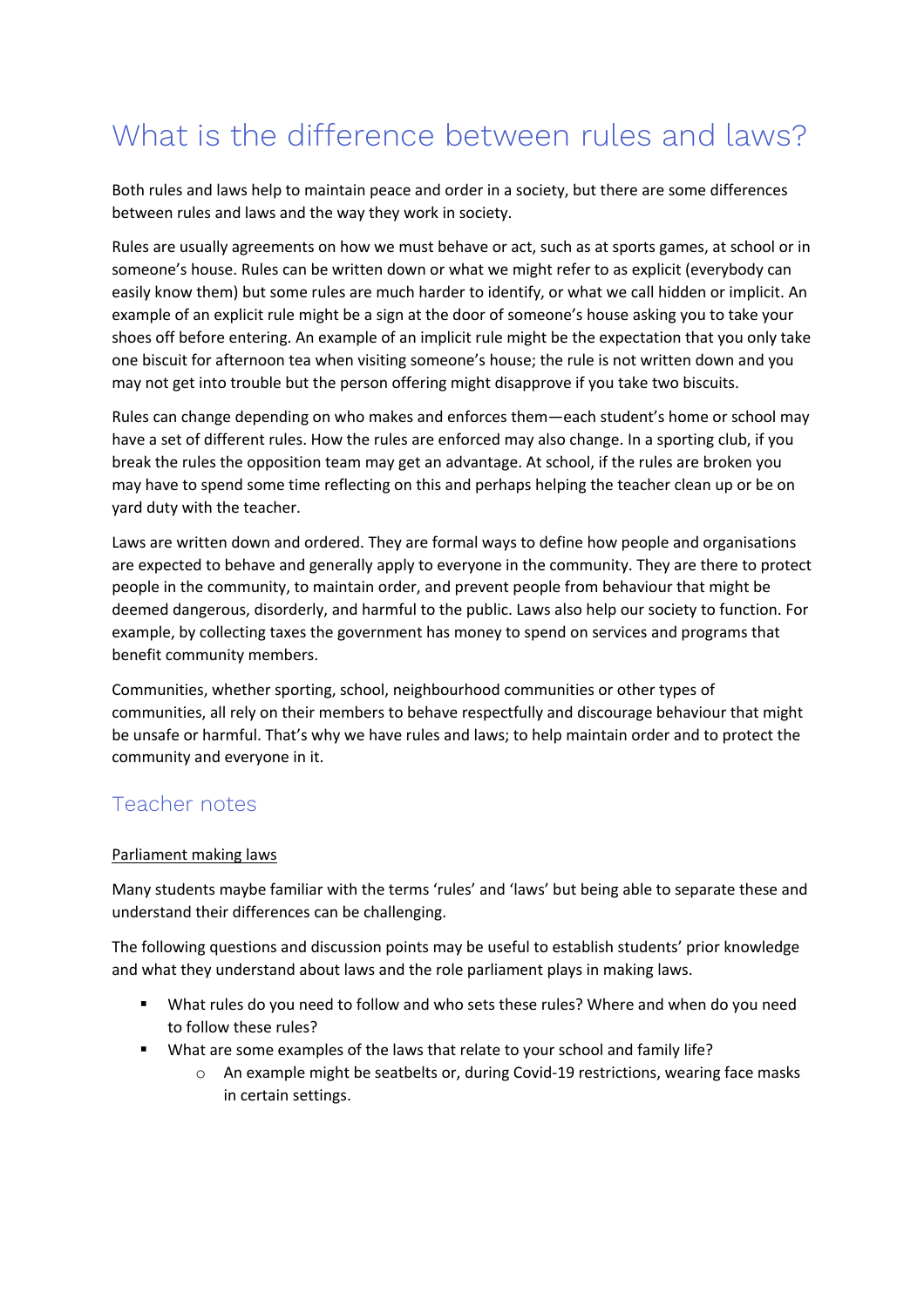- § What do you think the differences are between a rule and a law?
	- o Laws are made by Parliament and may carry a penalty (for example, an official warning, a fine or jail) if they are broken.
	- o Laws are written down so that they anyone can read them.
	- o Rules can be both written down (explicit) and hidden (implicit).
	- $\circ$  People who break the rules may receive warnings or not be allowed to participate in activities, or not allowed to go to certain places.
	- o Society may disapprove of people who break rules because the rule-breaking behaviour might be inappropriate, dangerous, harmful or inconvenient.
	- o Sometimes rules may become laws.
- § Who do you think makes the laws in Victoria?
	- $\circ$  This is both Parliament of Victoria and the Commonwealth Parliament. This may be an opportunity to discuss the different levels of government and who is responsible for what.
- How are new laws created or changes to current laws made?
- What are the two houses in the Parliament in Victoria and what role does each of them play in making laws?

As an extension activity, students may like to explore the differences between explicit and implicit rules, finding examples and discussing how explicit and implicit rules are formed. Students can also discuss the benefits of a bicameral (two house) parliamentary system and compare this to a unicameral (one house parliamentary system. Most parliaments in Australia have two houses, but there are three that have a unicameral system: Northern Territory, Australian Capital Territory and Queensland. New Zealand also has a unicameral system.

You may also like to investigate 'delegated legislation'. This is where laws (acts, legislation, or statutes) outline broad guidelines or principles but leave the detail to be defined in regulations, rules or local laws. Examples included rules or laws made by local councils or public authorities like VicRoads. You may like to ask students to find examples of delegated legislation and compare how these laws might be different between local council areas.

Activity 1.0 asks students to explore the difference between rules and laws in more detail. While the instructions indicate students working in pairs so they can think through either rules or laws and then compare them, this may be more suitable as a class discussion or an individual task. You may like students to write some guidelines or create a dichotomous key for determining whether something is a rule or a law. Dichotomous keys are a classification tool usually used in science to classify organisms. This website has an example of a dichotomous key in science and how to go about creating one.

Students can list different examples of things that might be either rules or laws, and then create a series of questions to determine which category the example fits in. Students can then swap their dichotomous keys or use other students' examples to see if the classification system works in different circumstances. Dichotomous keys can initially be hard for students to work through, so this activity may take some time.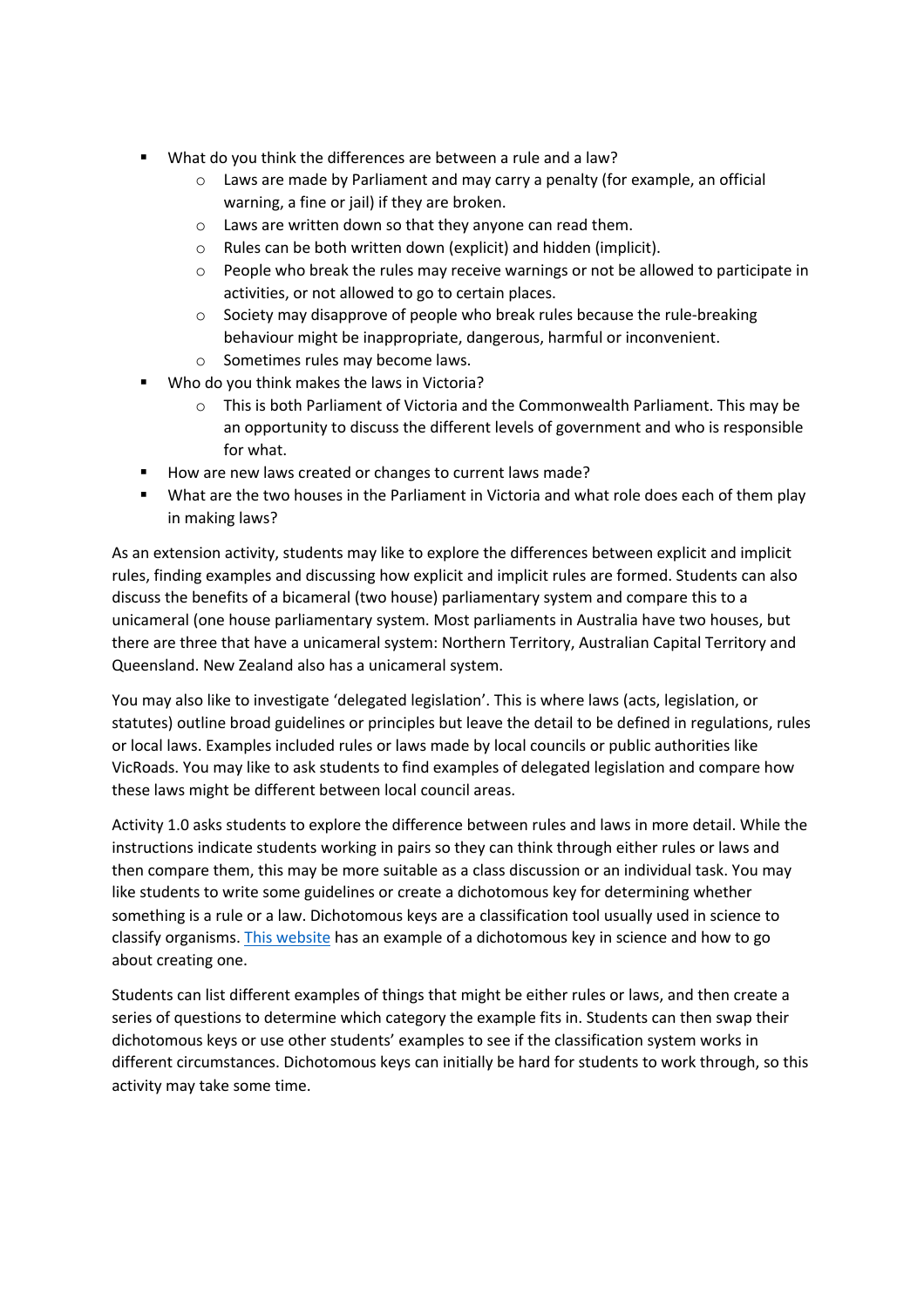## Activity 1.0 - explore and respond

#### The differences between rules and laws

How do you think rules and laws are similar and different?

Venn diagrams can help to compare the similarities and differences between two (or sometimes more) things. Follow these steps:

- Work with a partner
	- o One person can write down everything they know about rules
	- o The other person can write down everything they know about laws
- § Compare what you have written down
	- $\circ$  If you have both written down the same thing for rule and laws, write (or draw) this into the middle of the Venn diagram, where the circles overlap.
	- o If it is something that just belongs to rules, write (or draw) this into the rules part of the circle.
	- $\circ$  If it is something that just belongs to laws, write (or draw) this into the laws part of the circle.



Sometimes it is not clear whether something might be a rule or law. You might like to come up with some examples and answer the questions below to help you work out whether they are rules or laws:

- Does everyone have to follow it or is it only certain people?
- Does it change when in different places or at different times?
- Why is the rule or law in place?
- Who was responsible for making the rule or law in your example? How can you find out?
- § What other questions could you ask to determine whether something was a rule or a law?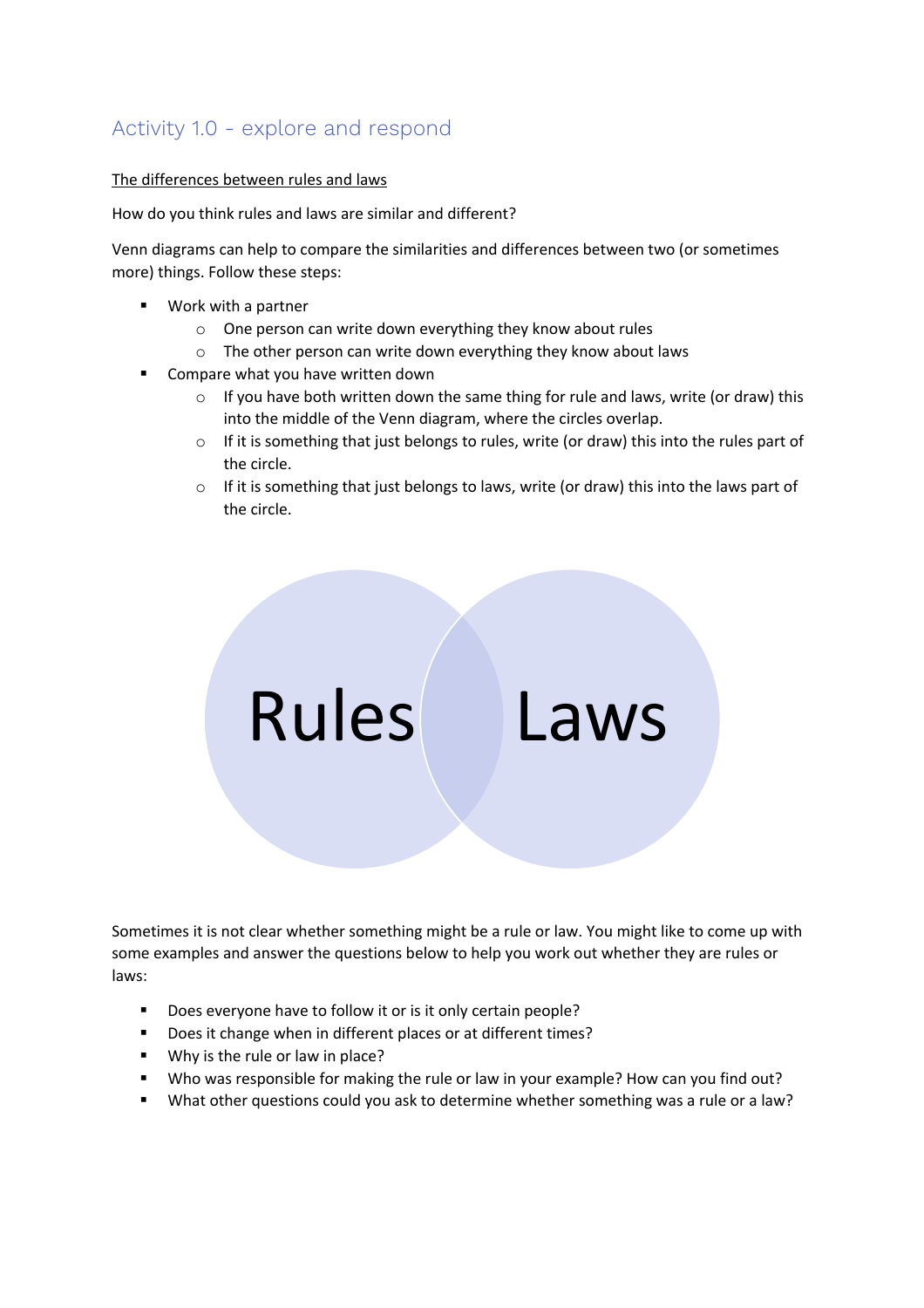## How are laws made?

Laws are made by Parliament and their official names are acts, statutes, or legislation. But before a law (act, statute, or legislation) is made, it must be drafted. These drafts are called bills. The bills are presented to Parliament and then debated by the Members of Parliament who are the people that Victorians have voted for.

The Victorian Parliament is made up of two parts, or houses: the Legislative Assembly and the Legislative Council. For a bill (a draft) to become a law it needs to pass through both houses. That means the majority of Members of Parliament in both the Assembly and Council need to agree that the bill should become a law.

One house (usually the Legislative Assembly, but not always) debates and votes on the bill first, and if they vote for the bill to be passed it will then be debated in the other house. The other house will also debate the bill and vote, and if they agree that the bill should become a law, the bill is then taken to the Governor for one last step in the approval process.

The Governor is the local representative of the Queen, our Head of State. Once the Governor has provided their approval, a process called Royal Assent, the bill is officially a law. Everybody living in Victoria or who visits Victoria must follow the new law. It is then up to the police, courts, and judges in Victoria to apply the law.

### Teacher Notes

The video *Parliament of Victoria explains: How Parliament makes laws* (runtime 2.36 min) provides an overview of how bills are passed through Parliament to become laws. The video uses some technical language so there may be vocabulary that is unfamiliar to students. The Reciprocal Teaching strategy (Department of Education and Training, Literacy Toolkit) is a guided reading approach designed to support student reading and encourage talk about the meaning of texts. The questions below are designed to help students understand the video. The process includes the following:

- Before watching the video, students have a conversation about what they might know about law making and what they might expect to see and hear in the video. The 'Think, Puzzle, Explore' thinking routine will help students step through this process.
- § Students watch the video, making notes on any questions they have or anything that don't understand. Students can then discuss these questions and seek clarification on anything that might help them better understand the video. There is a glossary for your reference at the end of this document.
- § Students generate questions about the text, such as 'why are there two houses?' or 'what happens if a bill doesn't pass one of the houses?' There is a question matrix in the Additional Resources section of this document, students may find useful when generating questions.
- § Finally, students work individually, together or as a class group, to produce a summary of the video.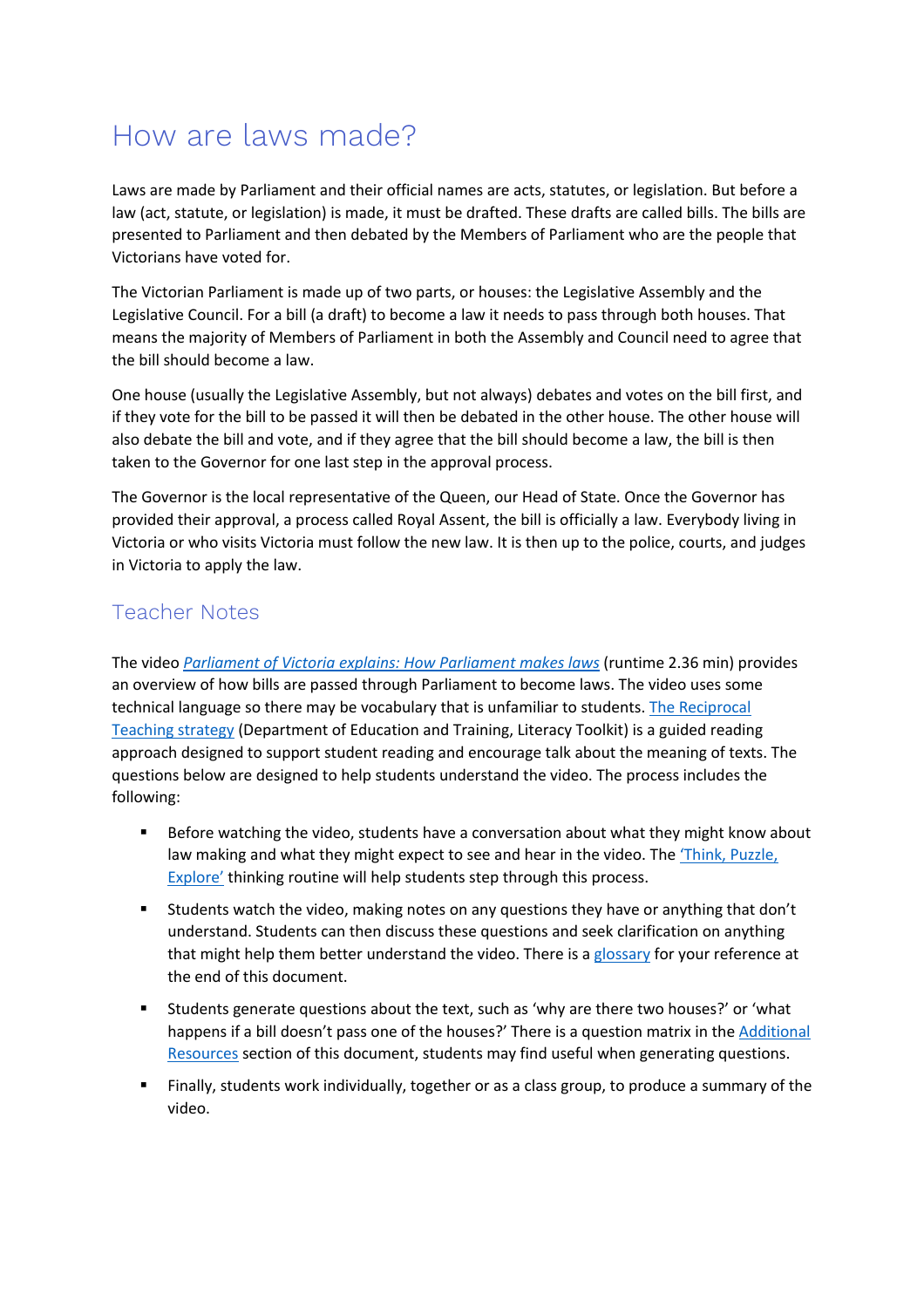Activity 2.0 provides some activities and questions for students to help them understand the video and connect the law-making process to their lives. It may be worth noting that students can have a role in the law-making process by either contacting one of their local Members of Parliament and/or being involved in the Committee Inquiry process by making a submission. There are often inquiries that are relevant to students' lives such as driving ages and school bus usage.

All current inquiries, the terms of reference (instructions) and submission details can be found at parliament.vic.gov.au/committees

### Activity 2.0 – explore and respond

Watch the video *Parliament of Victoria explains: How Parliament makes laws* and complete the follow activities and questions:

- Create a flow chart showing the process of making a law.
- Why do you think the Parliament of Victoria has a Legislative Assembly (lower house) and a Legislative Council (upper house)? Explain why both houses are involved in the law-making process?
- § What are some reasons why a law may not come into effect immediately after it has received Royal Ascent?
- Identify some laws that you, your school, friends, family or other individuals and communities must follow in Victoria? Are they different to laws in other parts of Australia?
- How can people have a say in what laws are made? How can you have a say in what laws are made?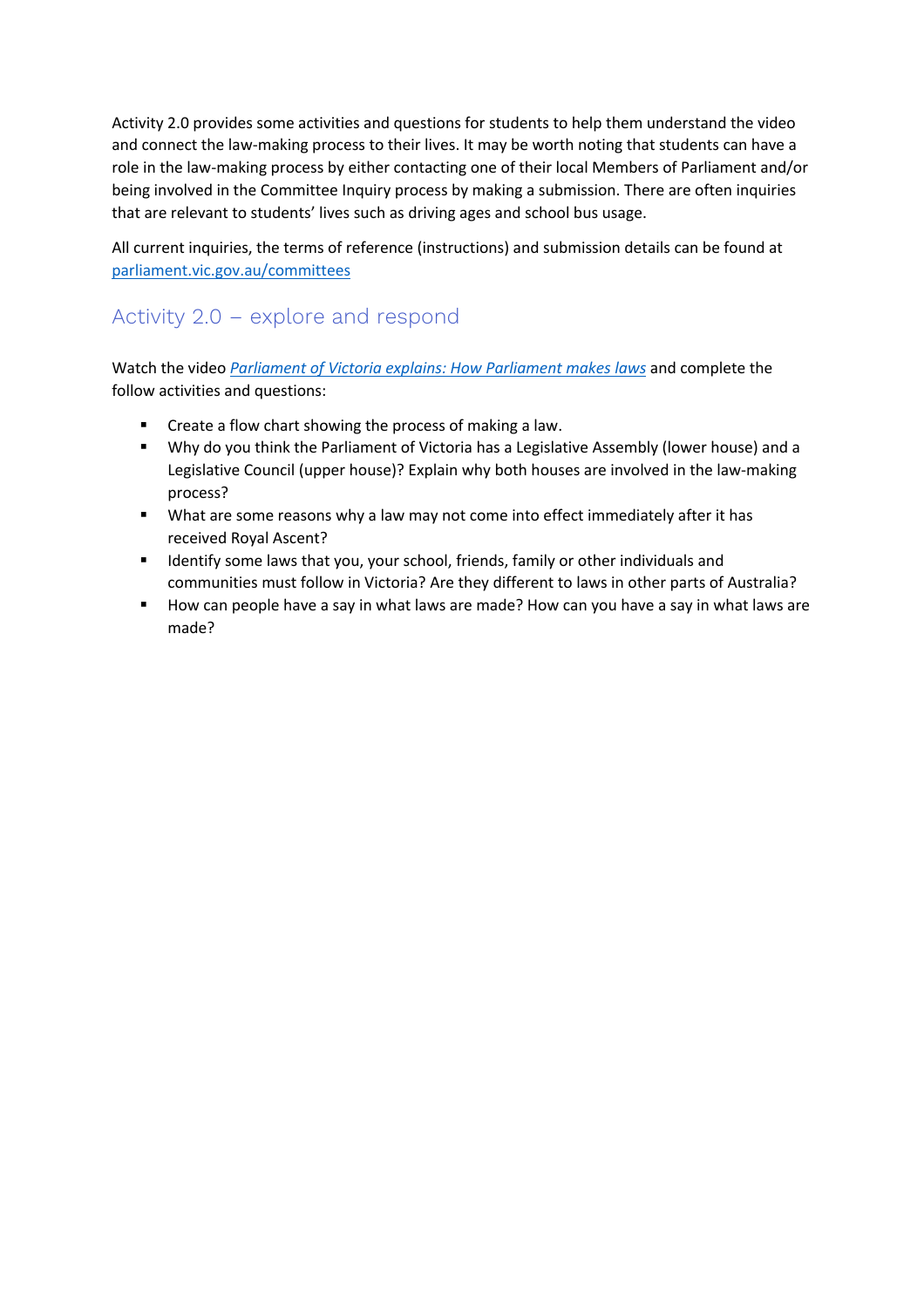# Case Study: Oscar's Law

If you're looking for an example of a suitable law to discuss or to further enhance or extend students' knowledge in passing a bill through Parliament, a good case study to explore is Oscar's Law, it's official name the *Domestic Animals Amendment (Puppy Farms and Pet Shops Bill 2016) or Domestic Animals Amendment (Puppy Farms and Pet Shops) Act 2017.* The passage of this bill was quite complex, but there are some good resources that may be useful to draw on such as the Committee report and Government Response for Oscar's Law on the Parliament's webpage and the Committee process. Sections that might be useful include:

- Government response to the Parliamentary Inquiry into the Domestic Animals Amendment (Puppy Farms and Pet Shops) Bill 2016
	- $\circ$  2. Response to Committee recommendations, pp. 3-4, provides an overview of the work the government had been doing and intend to do in relation to the bill.
- § Report: Inquiry into the Domestic Animals Amendment (Puppy Farms and Pet Shops) Bill 2016
	- o 4.1 Dog breeder and rescue organisations, p. 27-35, includes the intention of the bill and provides an overview of the different positions taken into account.
	- $\circ$  4.2 Impact on dog breeders, pp. 35-42, provides an overview of some of the impacts breeding restrictions would potentially cause
	- o 4.4 Issues for foster organisations/animal rescue, pp. 48-50, provides an overview of the impact for foster care for dogs.

The Committee process is an important part of making laws. It is where Members of Parliament conduct research and hear from community members, groups and individuals that may be impacted by the new law. Committees are a way for Parliament to consult with the community and the community can have their say. A list of people and groups (called 'witnesses') who participated in the hearings process can be found on the Economy and Infrastructure Committee webpage. This page also has a copy of the transcripts (a copy of what was said) from the hearing that you can download and read. There may be some arguments or excerpts that could provide some useful examples when discussing the Committee inquiry process. Some transcripts that may be useful, include:

- § Banksia Park Puppies, Matt Hams & Kirstin Hams Tuesday, 15 November 2016, 9am
- § RSPCA, Dr Liz Walker Tuesday, 15 November 2016, 10.30am
- § Oscars Law, Debra Tranter Wednesday, 9 November 2016, 7.45pm

Activity 3.0 asks students to take a closer look at the committee process through using some of the submissions and witness statements and modelling parts of the committee process. This may be a lengthy process, as an alternative you may like to use thinking routines such as 'Circle of Viewpoints', 'Compass Points', 'Sticking Points', or 'Ways Things can be Complex' may be useful as an extension activity for students to begin exploring how different people and organisations may have different needs and therefore view laws differently.

The Reciprocal Teaching strategy discussed in the Teacher Notes for *How are laws made* section may be a useful approach for students when reading the transcripts of witness statements from the Oscar's Law Committee Inquiry. More on Reciprocal Teaching and the process can be found on the Literacy Toolkit website.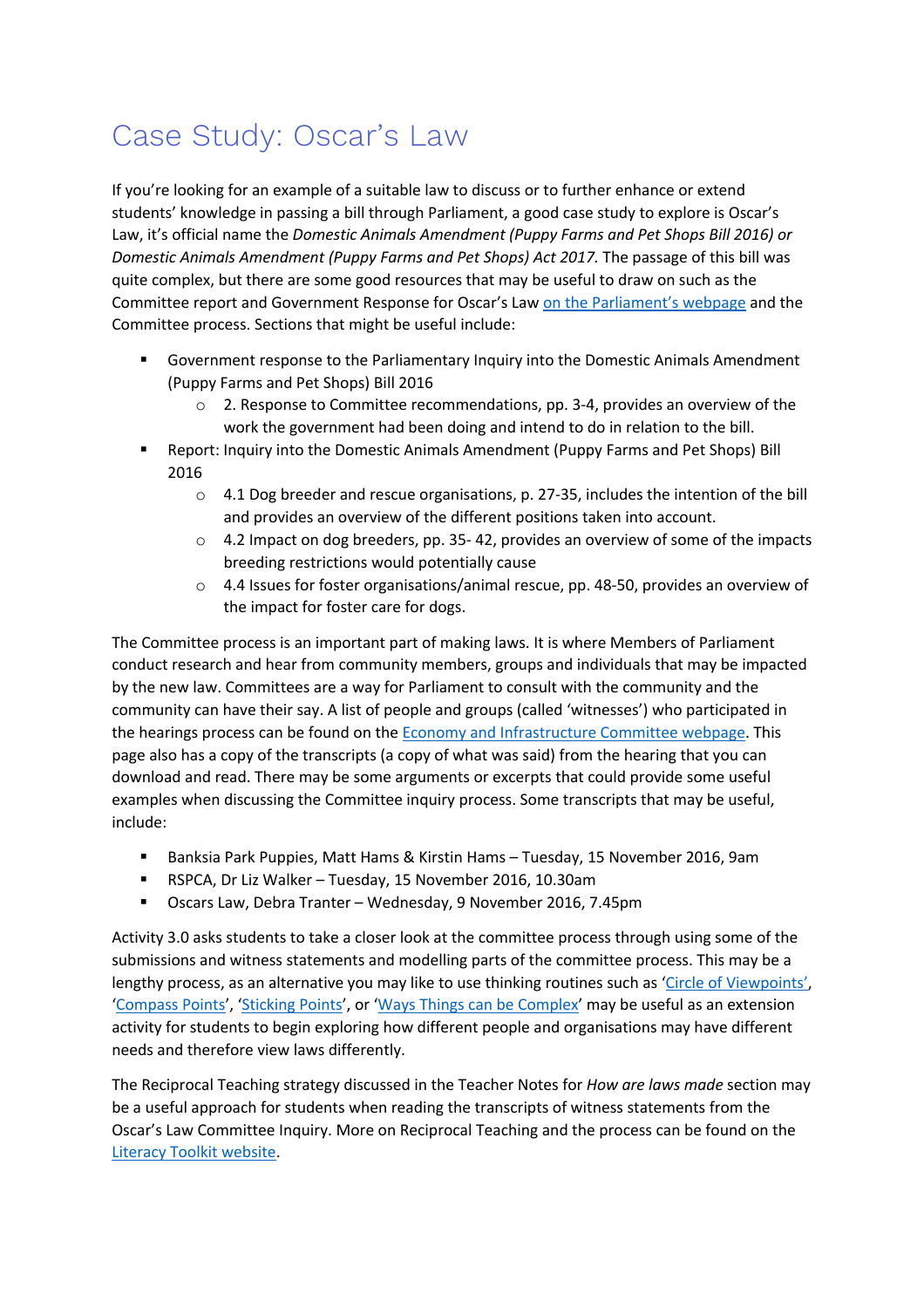### Activity 3.0 - Research and present

#### Having a say in the law-making process

The Committee process is an important part of making laws. It is where Members of Parliament do research and hear from community members, groups and individuals that may be impacted by the new law. Committees is where Parliament consult with the community and the community can have their say.

There were lots of different people and groups who wanted to have their say on Oscar's Law. A list of people and groups (called 'witnesses') can be found at the Economy and Infrastructure Committee website. This webpage also has a copy of the transcripts (a copy of what was said) from the hearing that you can download and read.

#### Weblink: https://www.parliament.vic.gov.au/eic/article/3173

Select one of the following groups who contributed to the inquiry:

- Banksia Park
- Pets Australia
- Dog Rescue Association of Victoria Inc
- Oscar's Law (the organisation)
- § Upmarket Pets

Either individually or in groups, read the transcript and answer the following questions:

- § What did the group or individual think about the bill?
- What evidence did they use to support their arguments?
	- $\circ$  Think about whether the arguments related to animals, people, money and/or the environment.
- § Why do you think they had this view or perspective on the bill?
- Why do you think they put a submission into the committee?
	- o Were they speaking on behalf of themselves or other people as well?
	- o Why might someone speak on behalf of a group of people?
	- o Why might an individual put in a submission to a committee?
- § What did they want to happen with the bill?
- § What impact (influence or effect) did they want the bill to have or thought the bill would have?

#### Summarising your findings

Summarise what you have read from your chosen transcript. Make sure you include:

- The name of the group or individual
- § What they were arguing
- Any evidence they used to support their arguments
- What they were recommending

As you listen to your classmates share their summaries, write down:

- The name of the group or individual
- Some of the key arguments and evidence
- What they were recommending
- **■** Whether you think your group or individual would agree with the recommendations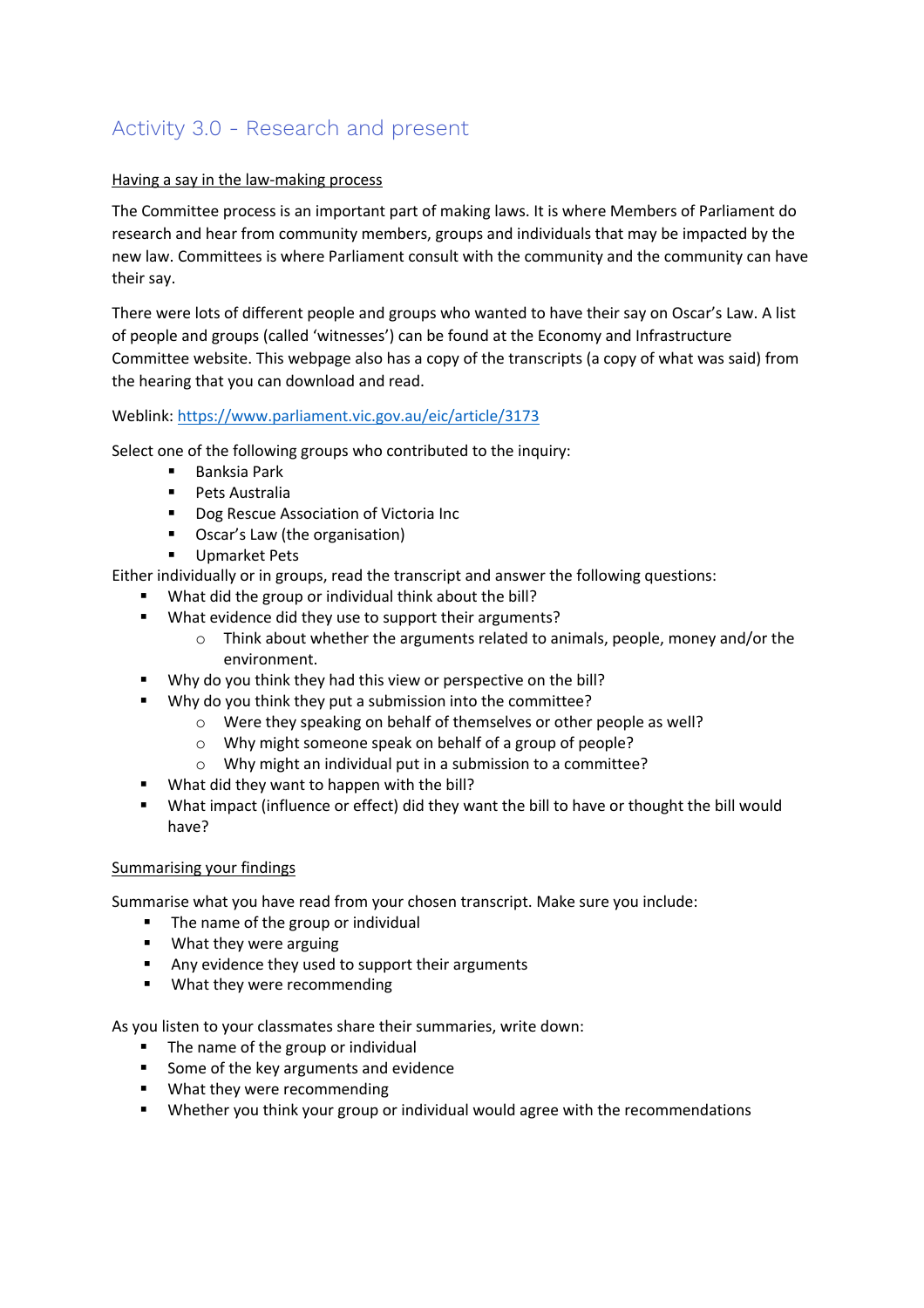#### Making recommendations

Once a committee has completed their research, read all the submissions and listened to all the witnesses, they put together a report. The length of the report can vary quite a bit as it includes an summaries and discussion of all the findings and recommendations. You can have a look at the report and Government Response for Oscar's Law on the parliament website.

After listening to everyone's summaries, what recommendations would you make to the government? Why would you make these recommendations?

Try and come up with a list of recommendations that the whole class agrees to.

#### Reflecting on your reading

After you have read the individual or group submission, use the following questions to reflect on what you have learnt:

- What did you learn about Oscar's law?
- § Was there anything that you read or learnt that surprised you or that was unexpected? Why/why not?
- § Why is it important for committees to listen to lots of different peoples' ideas?
- Was it difficult for everyone to agree on the recommendations? Why/Why not?
- What might members of committees do if they don't agree with all the recommendations?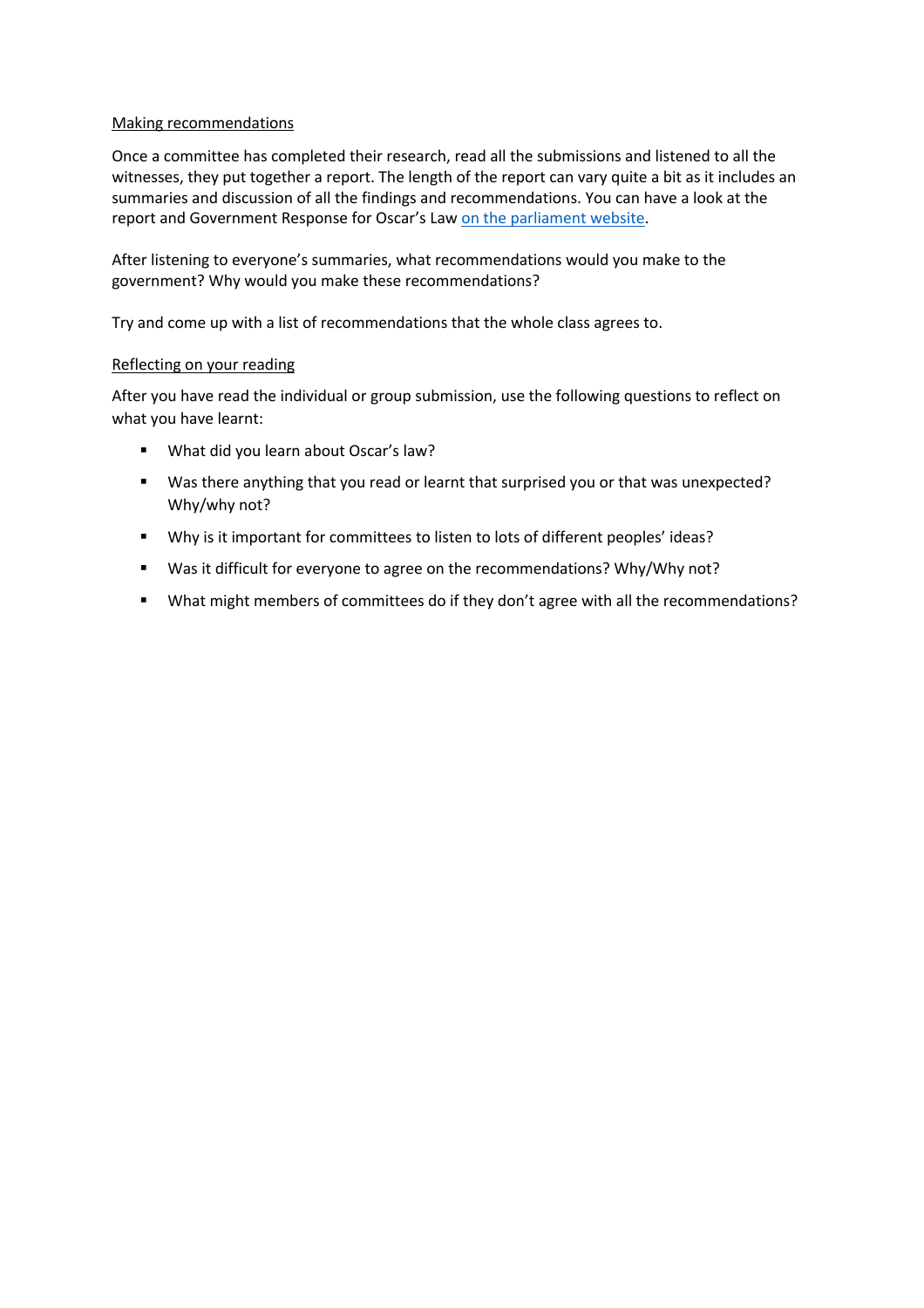# Additional resources

#### **Question Matrix**

|             | <b>Event</b>   | <b>Situation</b>     | <b>Choice</b>   | <b>Person</b> | <b>Reason</b> | <b>Means</b>  |
|-------------|----------------|----------------------|-----------------|---------------|---------------|---------------|
| Present     | What is?       | Where/when<br>is?    | Which is?       | Who is?       | Why is?       | How is?       |
| Past        | What did?      | Where/when<br>did?   | Which did?      | Who did?      | Why did?      | How did?      |
| Possibility | What can?      | Where/when<br>can?   | Which can?      | Who can?      | Why can?      | How can?      |
| Probability | What<br>would? | Where/when<br>would? | Which<br>would? | Who<br>would? | Why<br>would? | How<br>would? |
| Prediction  | What will?     | Where/when<br>will?  | Which will?     | Who will?     | Why will?     | How will?     |
| Imagination | What<br>might? | Where/when<br>might? | Which<br>might? | Who<br>might? | Why<br>might? | How<br>might? |

*Wiederhold, C.W. (2007). Cooperative learning & higher-level thinking: the Q-matrix. Heatherton, Vic. Hawker Brownlow Education*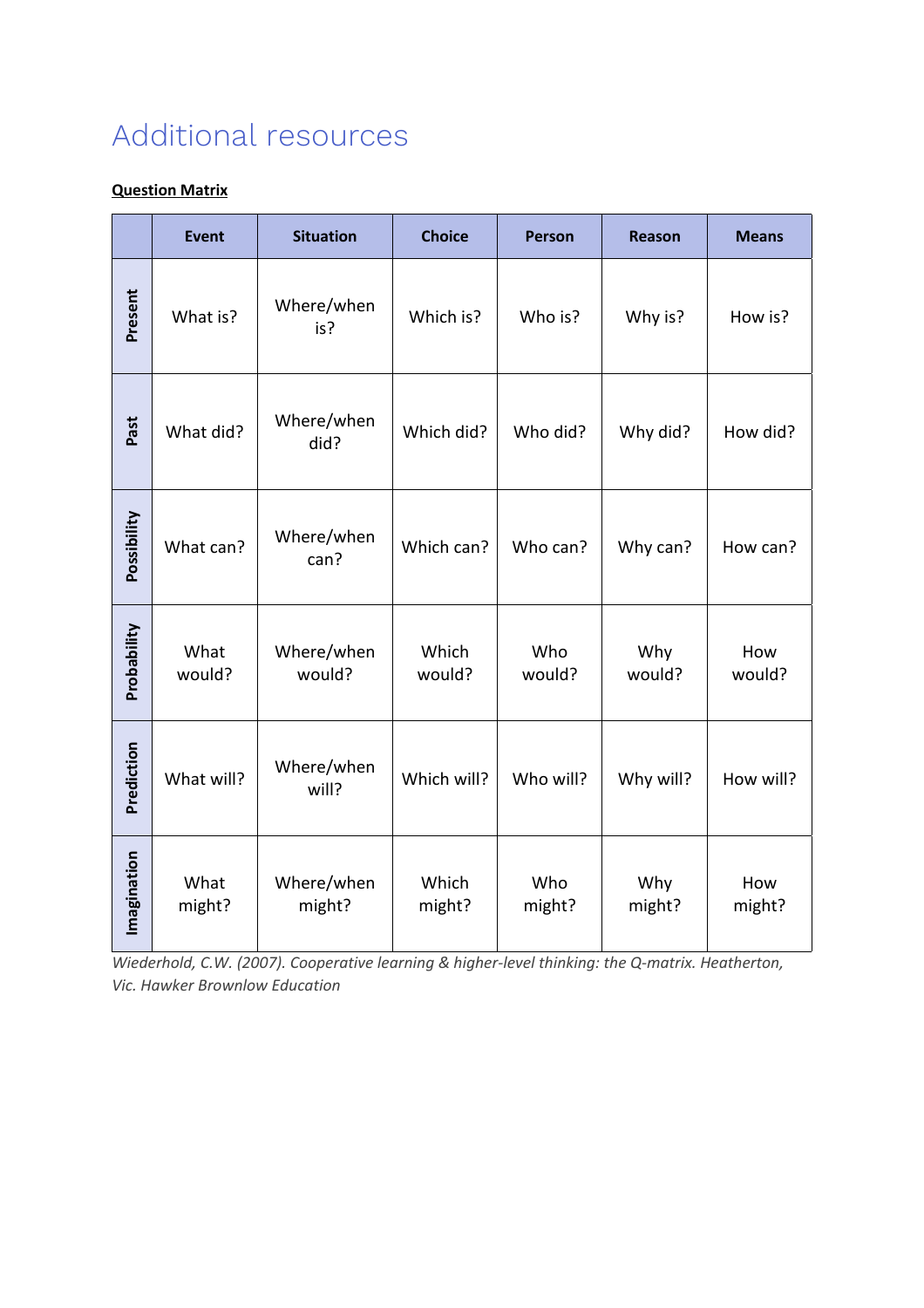# Victorian Curriculum connections

The curriculum connections below relate, but are not limited to, the Victorian Curriculum: Civics and Citizenship. The activities have been mapped specifically to the Grades 3 & 4 curriculum and have been designed to be adaptable to a range of classroom contexts and work flexibly, especially in terms of the amount of time spent and the depth of discussion.

The description below provides an overview of how the resource maps to the achievement standards for Grades 3 & 4. The content descriptors following this overview relate to the most relevant connections between the content, activities, and Victorian Curriculum: Civics and Citizenship.

### Grades 3 & 4

The activities in this resource allow students to develop an understanding of how decisions can be made democratically. Students recognise the importance of rules and distinguish between rules and laws. They describe how people participate in their community as active citizens and factors that shape a person's views and perspectives on different issues.

#### Government and democracy

- Identify features of government and law (VCCCG001)
- § Identify how and why decisions are made democratically in communities (VCCCG002)

#### Law and citizens

- § Explain how and why people make rules (VCCCL004)
- § Distinguish between rules and laws and discuss why rules and laws are important (VCCCL005)

### Grades 5 & 6

The activities in this resource allow students to develop and extend their understanding of the role of parliament in creating laws. Students identify various ways people can participate effectively in groups to achieve shared goals. They analyse contemporary issues and use evidence to support a point of view about civics and citizenship issues. They identify possible solutions to an issue as part of a plan for action.

Government and democracy

**•** Discuss the values, principles and institutions that underpin Australia's democratic forms of government … (VCCCG008)

Laws and citizens

Explain how state laws are initiated and passed through parliament (VCCCL012)

Citizenship, diversity and identity

- Identify different points of view on a contemporary issue relating to democracy and citizenship (VCCC015)
- **■** Investigate how people with shared beliefs and values work together to achieve their goals and plan for action (VCCCC016)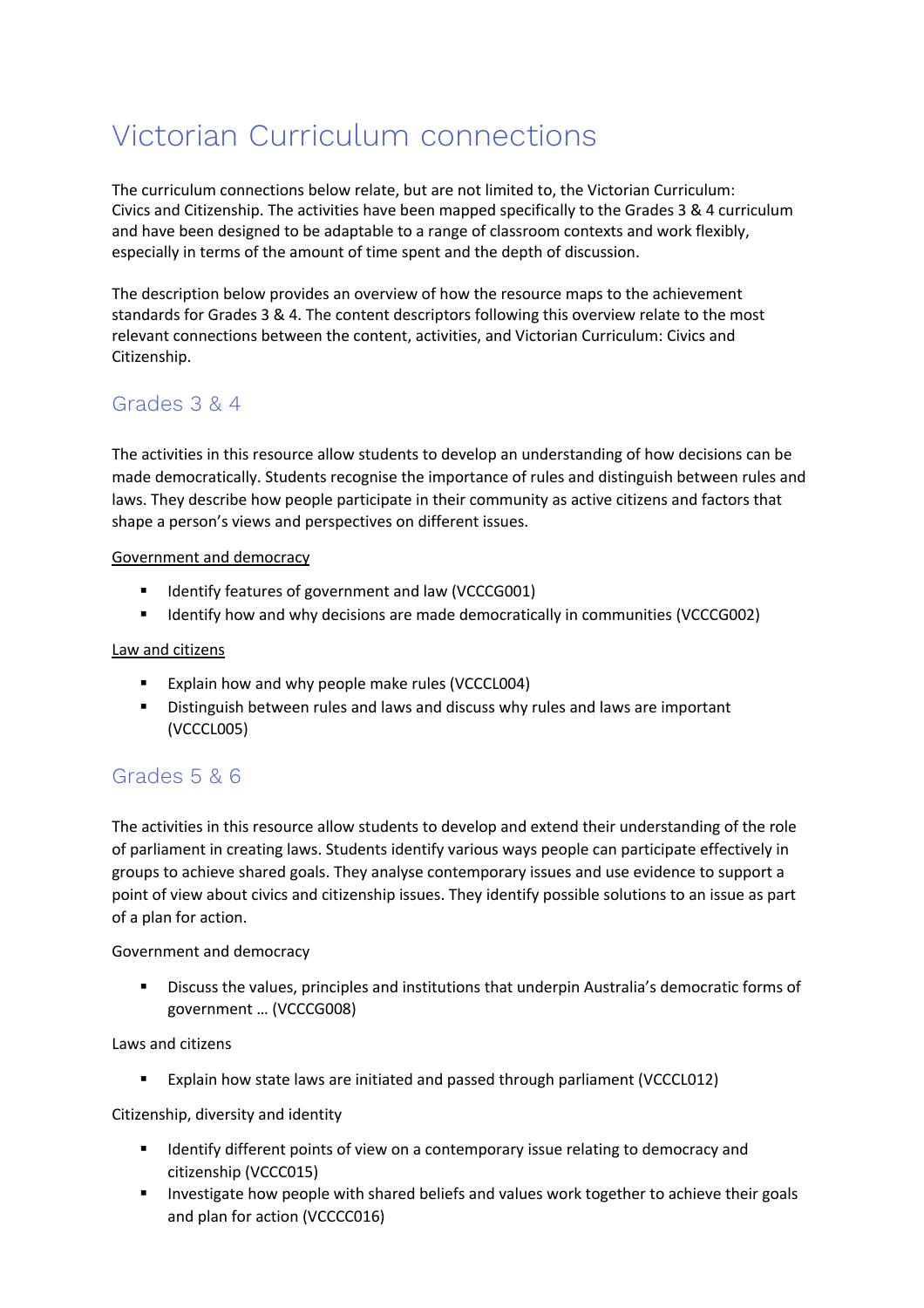# Glossary

| <b>Parliamentary terms</b>       | <b>Definition</b>                                                                                               |  |  |  |
|----------------------------------|-----------------------------------------------------------------------------------------------------------------|--|--|--|
| <b>Candidate</b>                 | A person who is standing for election. In Victoria this is anyone                                               |  |  |  |
|                                  | enrolled to vote in the state. You cannot stand for election if you:                                            |  |  |  |
|                                  | are not correctly enrolled in Victoria                                                                          |  |  |  |
|                                  | are a judge of a court of Victoria                                                                              |  |  |  |
|                                  | have been convicted or found guilty of an offence punishable                                                    |  |  |  |
|                                  | by five years' jail or more, under Victorian or any                                                             |  |  |  |
|                                  | Commonwealth nation's law                                                                                       |  |  |  |
|                                  | are going through bankruptcy                                                                                    |  |  |  |
|                                  | are a member of either House of the Commonwealth                                                                |  |  |  |
|                                  | Parliament                                                                                                      |  |  |  |
| <b>Legislative Assembly</b>      | Sometimes referred to as the lower house and is coloured green in                                               |  |  |  |
|                                  | Parliament of Victoria.                                                                                         |  |  |  |
|                                  | This is the house (or chamber) where most laws begin and is the house                                           |  |  |  |
|                                  | where government is formed. In Victoria there are 88 Members of                                                 |  |  |  |
|                                  | Parliament in the Legislative Assembly.                                                                         |  |  |  |
|                                  | All Parliaments in Australia have a Legislative Assembly. In Queensland                                         |  |  |  |
|                                  | and the two territories (Australian Capital Territory and the Northern                                          |  |  |  |
|                                  | Territory) the Legislative Assembly is the only house.                                                          |  |  |  |
|                                  | Sometimes referred to as the upper house and is coloured red in                                                 |  |  |  |
| <b>Legislative Council</b>       | Parliament in Victoria.                                                                                         |  |  |  |
|                                  | This is the house (or chamber) of review, where most bills are                                                  |  |  |  |
|                                  | reviewed. Laws can start in the Legislative Council, but this is less                                           |  |  |  |
|                                  | common. There are 40 Members in the Parliament of Victoria's                                                    |  |  |  |
|                                  | Legislative Assembly, 5 from each of the electorate regions.                                                    |  |  |  |
|                                  | Queensland, Australian Capital Territory and Northern Territory do not                                          |  |  |  |
|                                  | have Legislative Councils.                                                                                      |  |  |  |
| <b>Member of Parliament</b>      | A Member of Parliament is the elective representative and can be a                                              |  |  |  |
|                                  | member of either the Legislative Assembly or Legislative Council.                                               |  |  |  |
|                                  | They are sometimes referred to as either Members or MPs. The initials                                           |  |  |  |
|                                  | M.P. (or MP) is used as an abbreviation after their name to show their                                          |  |  |  |
|                                  | role in Parliament.                                                                                             |  |  |  |
| <b>State Electoral Districts</b> | There are 88 electoral Districts in Victoria.                                                                   |  |  |  |
|                                  | Voters in each District elect one Member of Parliament (MP) to                                                  |  |  |  |
|                                  | represent them in Victoria's Legislative Assembly.                                                              |  |  |  |
| <b>State Electoral Regions</b>   | There are 8 electoral Regions in Victoria.<br>Voters in a Region elect five MPs to represent them in Victoria's |  |  |  |
|                                  | Legislative Council. Each Region is made up of 11 Districts.                                                    |  |  |  |
| <b>Preferential voting</b>       | A system of voting which is used in the Legislative Assembly.                                                   |  |  |  |
|                                  | Voters put candidates in an order of preference using numbers. A                                                |  |  |  |
|                                  | number must be placed against each of the candidates.                                                           |  |  |  |
|                                  | If no candidate (a person hoping to be elected) receives more than half                                         |  |  |  |
|                                  | of first preference votes, the preferences of the least popular                                                 |  |  |  |
|                                  | candidates are distributed until a candidate has the majority of the                                            |  |  |  |
|                                  | votes.                                                                                                          |  |  |  |
|                                  | This system favours the major parties. The party who ends up with the                                           |  |  |  |
|                                  | most elected representatives in the Legislative Assembly will form the                                          |  |  |  |
|                                  | government. Click here for a more detailed explanation from the                                                 |  |  |  |
|                                  | Victorian Electoral Commission.                                                                                 |  |  |  |